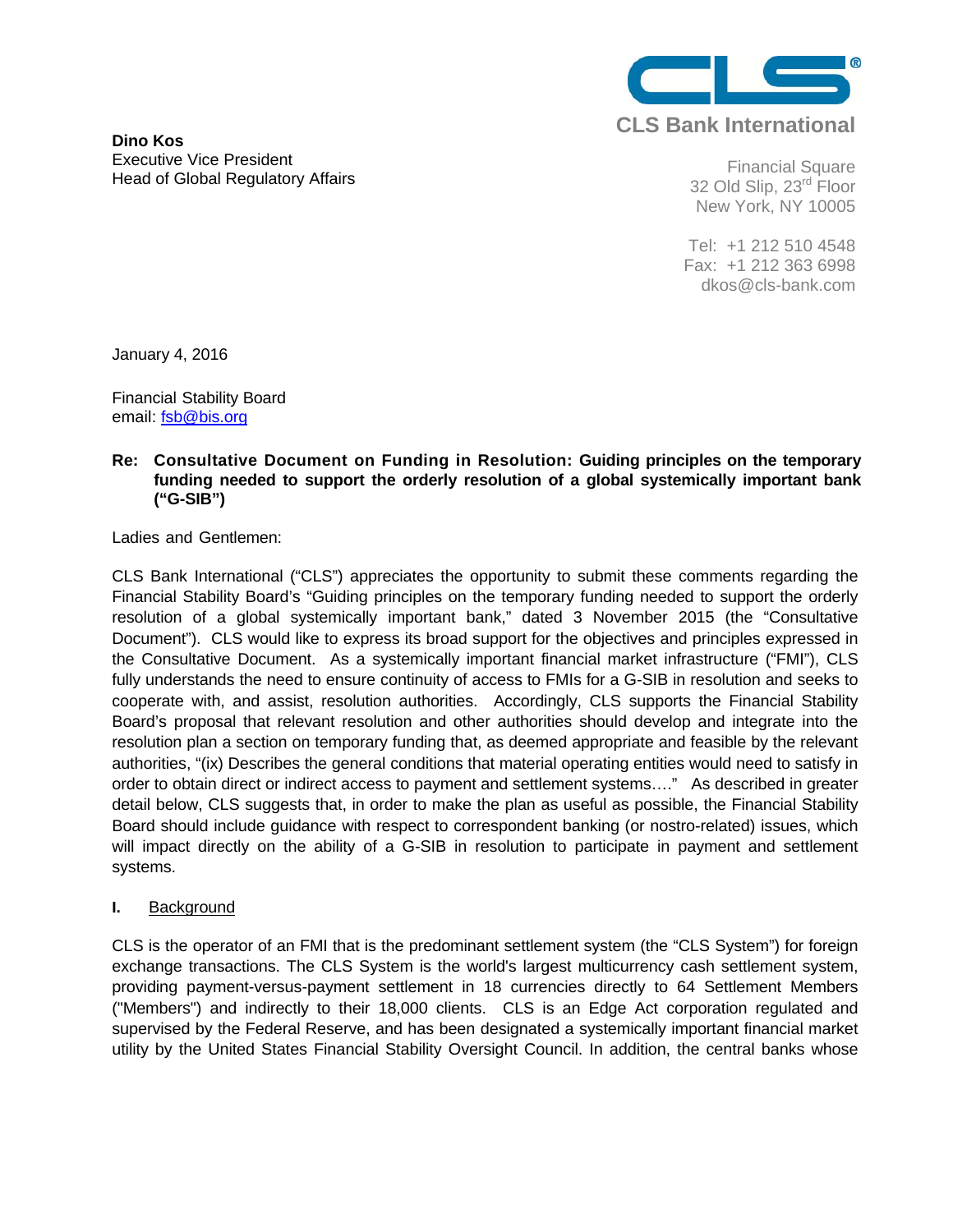

currencies are settled in the CLS System have established a cooperative oversight arrangement, the CLS Oversight Committee ("OC"), organized and administered by the Federal Reserve.<sup>1</sup>

The CLS System provides a mechanism for the final settlement of payment instructions (relating to underlying FX transactions) across the books of CLS. In order for these payment instructions to settle, Members must satisfy their payment obligations (or "funding obligations") to CLS in 18 currencies, as applicable. $2$  All of CLS's Members rely on one or more correspondent banking relationships across these currencies to meet their CLS-related funding obligations on a daily basis. When determining whether or not to allow a Member in resolution to continue to participate in the CLS System, CLS will seek to determine prior to the next settlement session, in coordination with the resolution authority, whether that Member will be able to comply in a timely manner with its funding obligations in all relevant currencies (i.e., does it have sufficient liquidity and will its nostro agents in these currencies continue to act on behalf of that Member). $3$  This is a critical determination, since the failure of a Member to comply with its funding obligations may result in unsettled payment instructions and the suspension of the Member from the CLS System and could also trigger CLS's failure management procedures. Depending upon the nature, scope, and severity of the Member's failure to meet its funding obligations to CLS, there could be adverse consequences for CLS and other Members (e.g., CLS may need to draw down on its committed liquidity facilities or make payments to non-defaulting Members in alternative currencies) that have the potential to significantly impact the broader financial markets. CLS notes that the failure of a Member in resolution to meet its obligations to a systemically important payment system in a timely manner may likewise result in a lack of market confidence at a critical time, which will negatively impact upon the viability of the resolution.

## **II.** Funding considerations/ nostro agents

 $\overline{a}$ 

In order to maximize the likelihood that nostro agents will continue to act on behalf of a G-SIB in resolution (and that a Member in resolution will therefore be able to demonstrate its ability to comply with its funding obligations to payment and settlement systems), CLS proposes the following:

 A communication strategy that includes nostro agents. CLS agrees with the Consultative Document that "Despite successful recapitalization of the firm, private market participants may stand back from providing liquidity - and existing creditors may be motivated to run – if there is a lack of confidence stemming from uncertainty concerning the G-SIB's ability to meet its increased liquidity needs while in resolution." As suggested in Section 1 of the Consultative Document, a communication strategy that describes how material operating entities will be effectively recapitalized and supplied with funding is important; to the extent that nostro agents

<sup>1</sup> The OC Protocol is available at: http://www.federalreserve.gov/paymentsystems/cls\_protocol.htm

 $\overline{2}$  Settlement and funding in the CLS System are separate processes, but are linked and run in parallel operationally. In contrast to settlement, which is reflected on a gross basis across the Member's account on CLS's books, funding obligations are calculated on a multilaterally netted basis, taking into consideration all the Members' payment instructions scheduled for settlement in the relevant settlement session for each eligible currency on the relevant settlement date.

<sup>3</sup> Members are expected to meet their CLS-related funding requirements in each relevant currency within specified times in all circumstances. Under CLS Bank Rule 2.1.1(e)(iii), each Member must have adequate contingency plans in the event of its inability, or any of its nostro agents' inability, to satisfy the funding requirements.